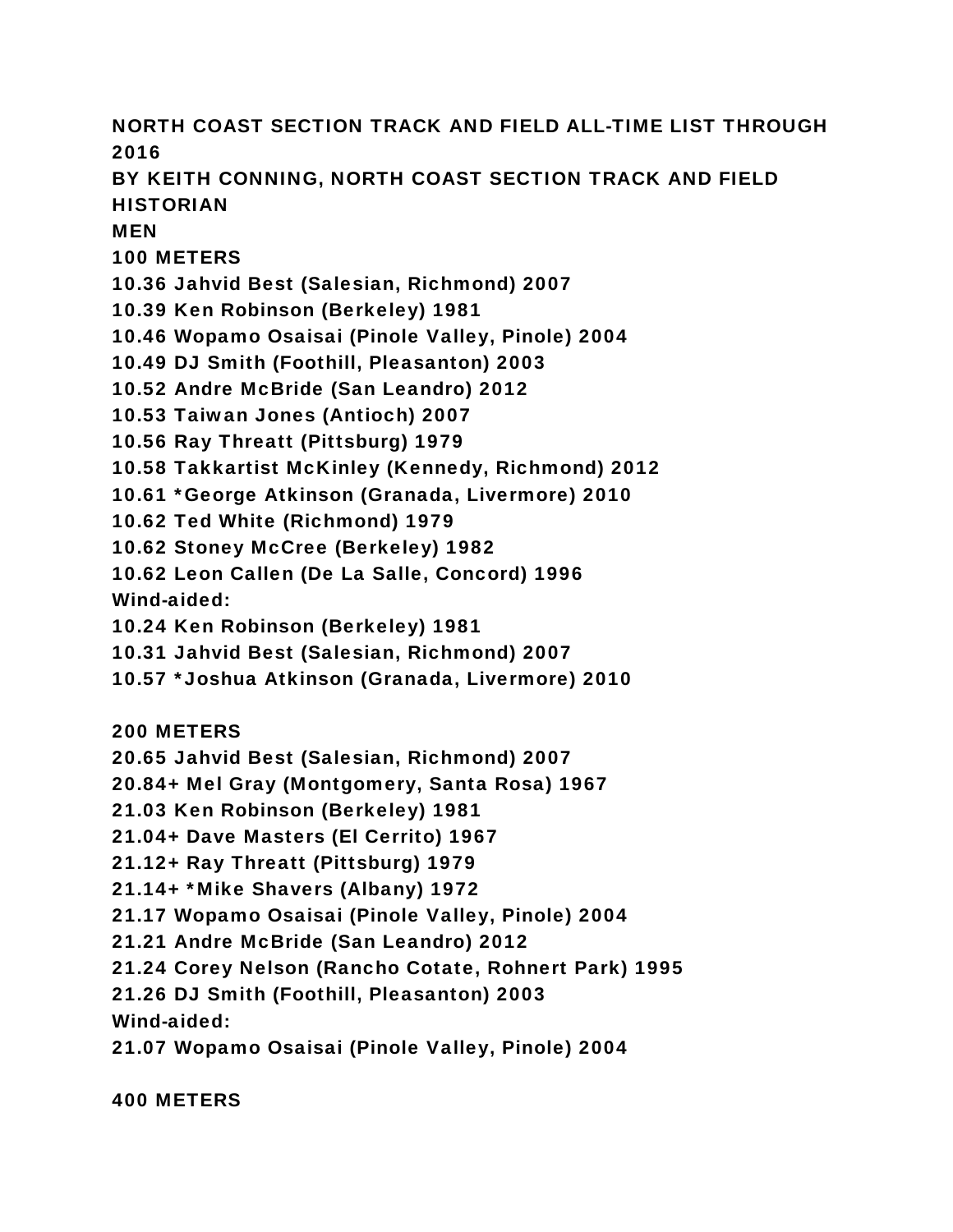- 45.76 Steve Lewis (American, Fremont) 1987
- 46.55 \*Alexis Robinson (Eureka) 2013
- 46.84+ Derald Harris (Pittsburg) 1976
- 46.89 Corey Nelson (Rancho Cotate, Rohnert Park) 1995
- 46.94+ Ken Robinson (Berkeley) 1981
- 47.03 \*Frank Kurtz (Heritage, Brentwood) 2013
- 47.21 Herbie Polk (Maria Carrillo, Santa Rosa) 2013
- 47.24+ Joe De Dora (Santa Rosa) 1971
- 47.29 Josh Winfield (Deer Valley, Antioch) 2008
- 47.34+ Anthony Lawson (Pittsburg) 1972
- 47.34+ Jafar Williams (St. Mary's College, Berkeley) 1998

800 METERS

- 1:47.31 Pete Richardson (Berkeley) 1981
- 1:47.9+ Dale Scott (El Cerrito) 1972
- 1:48.40 Aaron Richberg (James Logan, Union City) 1995
- 1:48.65 Jon Stevens (Mission San Jose, Fremont) 1998
- 1:49.1+ Dan Aldridge (Petaluma) 1975
- 1:49.56 Mike Katri (Fortuna) 1992
- 1:49.95 Kimmie James (Richmond) 1983
- 1:50.19 Eugene Hamilton (Bishop O'Dowd, Oakland) 2013
- 1:50.3+ George Coon (Miramonte, Orinda) 1965
- 1:50.57 Cole Williams (The Urban School of San Francisco) 2011

1,600 METERS

- 4:01.0+ Richard Kimball (De La Salle, Concord) 1974
- 4:05.36 \*Cooper Teare (St. Joseph Notre Dame, Alameda) 2016
- 4:06.18 Larry Guinee (Castro Valley) 1980
- 4:07.3+ Calvin Gaziano (Castro Valley) 1985
- 4:07.19+ Jon Stevens (Mission San Jose, Fremont) 1998
- 4:07.99 Tyler Olson (Livermore) 2014
- 4:08.2+ Rusty Nahirny (Washington, Fremont) 1974
- 4:08.33 Blair Hurlock (De La Salle, Concord) 2014
- 4:08.4+ Mike O'Reilly (San Rafael) 1978
- 4:08.54 Erik Olson (Novato) 2010

3,200 METERS

8:43.5+ Richard Kimball (De La Salle, Concord) 1974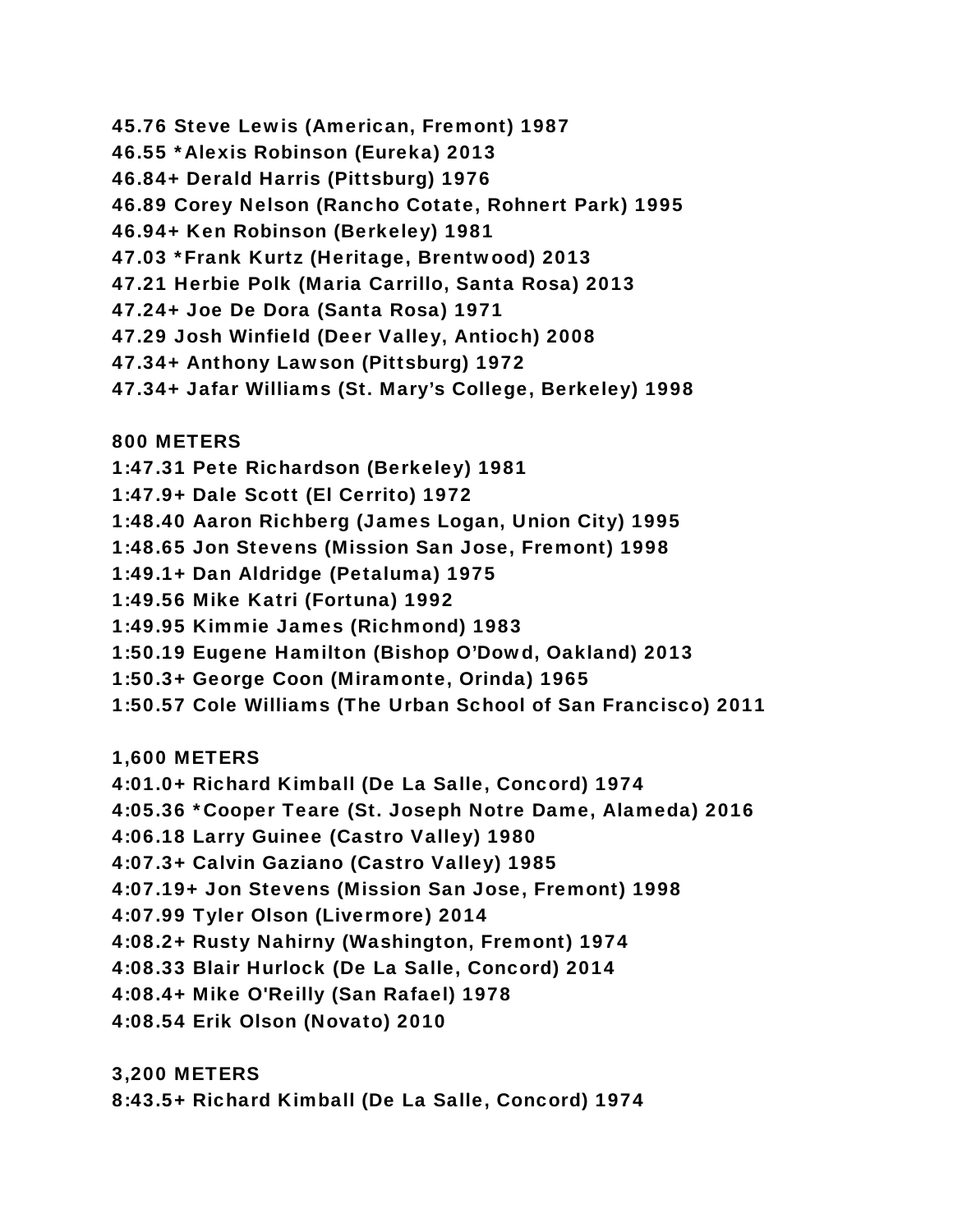8:50.4+ \*Rod Berry (Redwood, Larkspur) 1977 8:50.65+ \*Cooper Teare (St. Joseph Notre Dame, Alameda) 2016 8:51.5+ Bob Grubbs (Washington, Fremont) 1972 8:51.64 Jay Marden (Mission San Jose, Fremont) 1981 8:51.9+ Rob Wentworth (Livermore) 1979 8:52.42+ \*Yosef Ghebray (James Logan, Union City) 2004 8:52.6i+ Calvin Gaziano (Castro Valley) 1985 8:53.1+ Roy Kissin (San Ramon Valley, Danville) 1975 8:53.9+ Ralph Gamez (Berkeley) 1966 8:54.1+ Tom Hale (Campolindo, Moraga) 1971

110 HURDLES

13.39 \*Kevin Craddock (James Logan, Union City) 2004 13.48+ Dedy Cooper (Harry Ells, Richmond) 1975 13.58y Robert Gaines (Kennedy, Richmond) 1975 13.68 Marquis Morris (De La Salle, Concord) 2014 13.69 David Klech (California, San Ramon) 2005 13.73 Don Ward (St. Mary's College, Berkeley) 1980 13.77 Allen Williams (Bishop O'Dowd, Oakland) 2011 13.81 Kenneth Walker (Kennedy, Richmond) 2012 13.84 Rashad Smith (Pinole Valley, Pinole) 2007 13.88 Robert Reading (St. Mary's College, Berkeley) 1985 13.90+ Jim Scannella (San Ramon Valley, Danville) 1979 Wind-aided: 13.48+ Robert Gaines (Kennedy, Richmond) 1975

13.67 Rashad Smith (Pinole Valley, Pinole) 2007

13.75 Kenneth Walker (Kennedy, Richmond) 2012

## 300 HURDLES

35.45 David Klech (California, San Ramon) 2006 35.93 \*Kevin Craddock (James Logan, Union City) 2004 36.44+ Dedy Cooper (Harry Ells, Richmond) 1975 36.58 Monte Corley (James Logan, Union City) 2010 36.86 Marquis Morris (De La Salle, Concord) 2014 37.06 Rashad Smith (Pinole Valley, Pinole) 2007 37.14+ Jim Scannella (San Ramon Valley, Danville) 1979 37.25 John Barry (Ygnacio Valley, Concord) 1988 37.26 Halihl Guy (St. Mary's College, Berkeley) 2001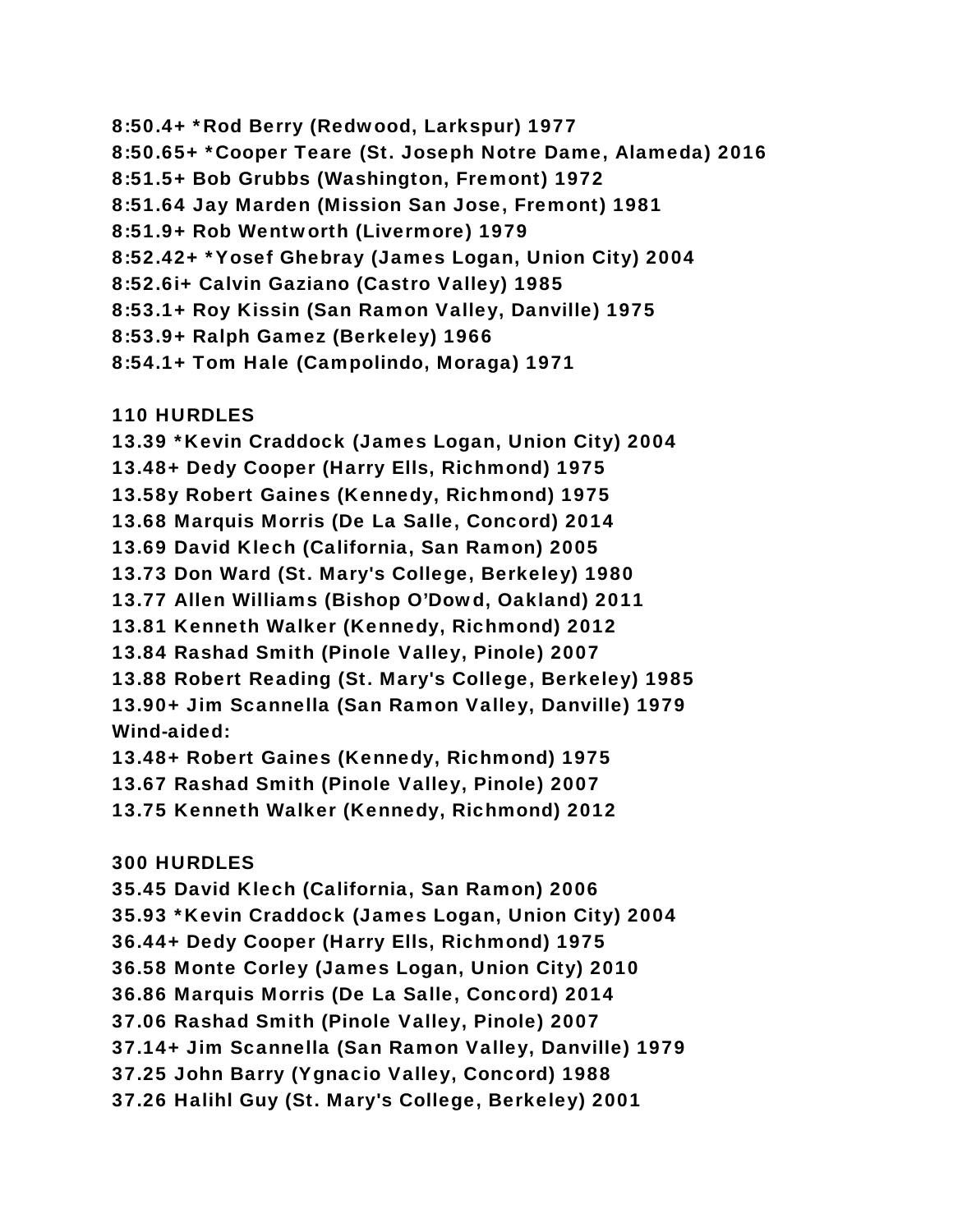37.34 Jonathan Harvey (De La Salle, Concord) 2016

4 X 100 40.85 De La Salle, Concord 2009 40.86 Berkeley 1981 40.93 Berkeley 1984 40.98 Berkeley 1983 41.04+ El Cerrito 1971 41.04+ Harry Ells, Richmond 1975 41.14+ El Cerrito 1970 41.22 Castro Valley 2013 41.29 Berkeley 1980 41.29 Berkeley 1995 41.29 Castro Valley 2014

4 X 400 3:08.94 Berkeley 1981 3:10.42 Berkeley 1980 3:12.83 St. Mary's, Berkeley 1992 3:13.57 Amador Valley, Pleasanton 2013 3:13.79 St. Mary's, Berkeley 1998 3:14.3+ Kennedy, Richmond 1977 3:14.45 James Logan, Union City 1987 3:14.6+ Harry Ells, Richmond 1975 3:14.8+ Kennedy, Richmond 1978 3:14.89 Berkeley 1984

HIGH JUMP 7-02.00 Kerry Myers (Berkeley) 1978 7-01.75 Mark Wilson (Monte Vista, Danville) 1974 7-00.75 \*David Klech (California, San Ramon) 2005 7-00.25 Kevin Keane (De La Salle, Concord) 1989 7-00.25 Jim O'Sullivan (Sir Francis Drake, San Anselmo) 1989 7-00.25 Patrick Leonard (Piner, Santa Rosa) 1995 7-00.00 Don Pierce (Pittsburg) 1966 7-00.00 John Lane (American, Fremont) 1976 7-00.00 \*Tim Prince (James Logan, Union City) 1987 7-00.00 Gabe Manville (Santa Rosa) 1989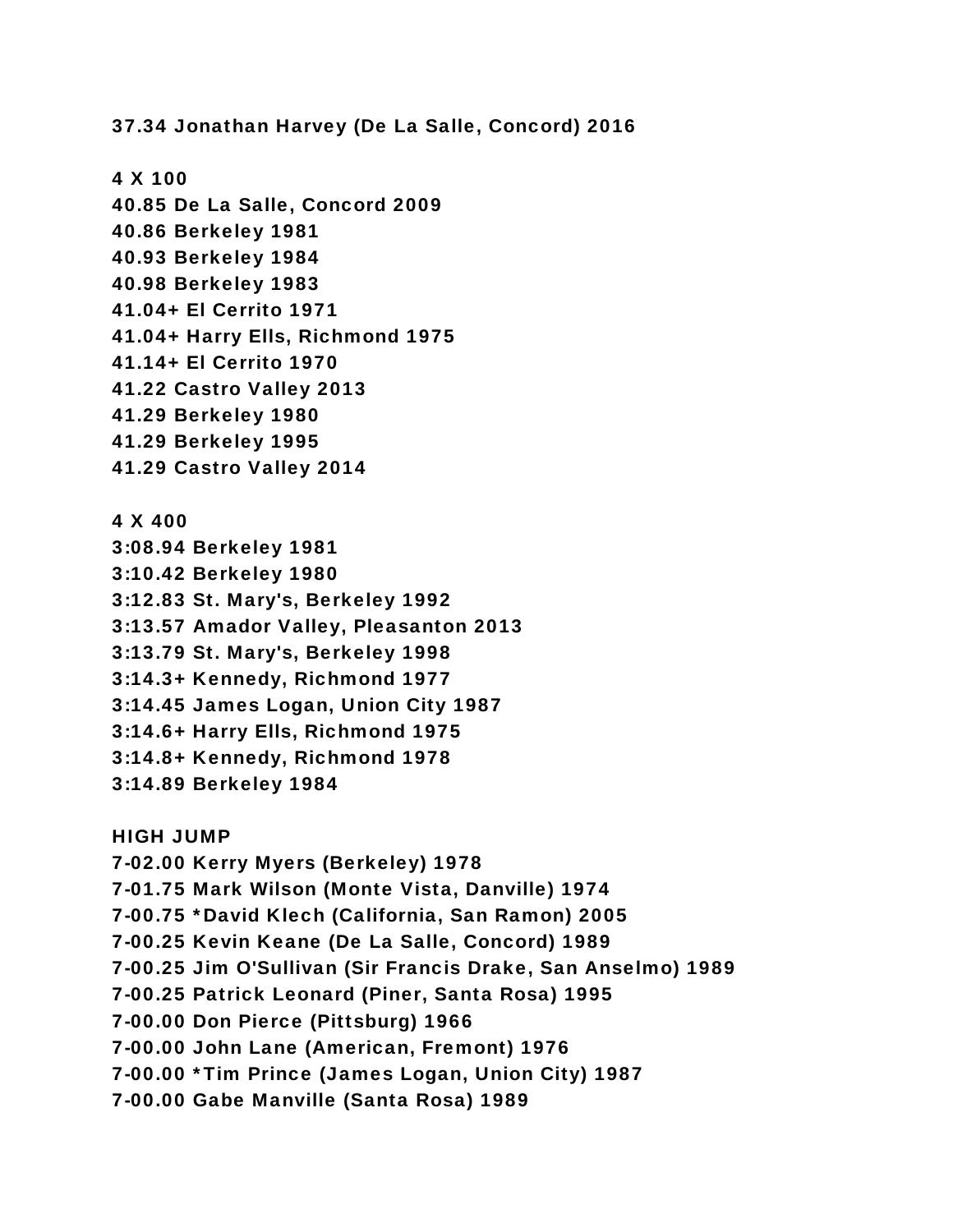7-00.00 Ebon Glenn (St. Mary's College, Berkeley) 2000 7-00.00 Ed Wright (St. Mary's College, Berkeley) 2004 7-00.00 Gary Francis (De La Salle, Concord) 2007 7-00.00 \*Maurice Valentine (Castro Valley) 2007

## POLE VAULT

17-08.50 Brent Burns (Acalanes, Lafayette) 1987 17-00.00 Justin Miller (California, San Ramon) 2008 16-07.25 August Kiles (Tamalpais, Mill Valley) 2014 16-07.00 Colin Barber (San Ramon Valley, Danville) 2012 16-06.00 David Moore (Miramonte, Orinda) 2002 16-02.00 Brandon Braunstein (Newark Memorial, Newark) 1999 16-00.75 \*Rett Summerville (San Ramon Valley, Danville) 1986 16-00.00 \*Noah Harvey (College Park, Pleasant Hill) 2016 15-11.00 Cody Cunningham (Sir Francis Drake, San Anselmo) 2009 15-09.00 Youske Okano (Newark Memorial, Newark) 1993 15-09.00 Rene Loraine (Petaluma) 1995 15-09.00 Michael Fancey (Liberty, Brentwood) 2015

LONG JUMP

25-08.75 Nate Moore (Castro Valley) 2014

25-04.25 Monte Upshaw (Piedmont) 1954

25-02.25 Chase Wheeler (De La Salle, Concord) 2009

24-11.00 Mel Gray (Montgomery, Santa Rosa) 1967

24-10.50 Mark Cleghorn (Berkeley) 1973

24-06.75 Rich Laccay (Moreau Catholic, Hayward) 1989

24-04.50 George Gage (Ygnacio Valley, Concord) 1968

24-03.50 John Perkins (El Cerrito) 1956

24-03.50 Jerry Williams (Berkeley) 1963

24-02.00 Charles Booth (El Cerrito) 1962

24-02.00 Miguel Wingo (Albany) 1982

Wind-aided:

25-10.00 Nate Moore (Castro Valley) 2014

25-07.25 Mel Gray (Montgomery, Santa Rosa) 1967

24-07.75 \*David Klech (California, San Ramon) 2005

24-06.25 Karsten Wethington (James Logan, Union City) 2014

24-05.00 Shawn Simms (Deer Valley, Antioch) 2012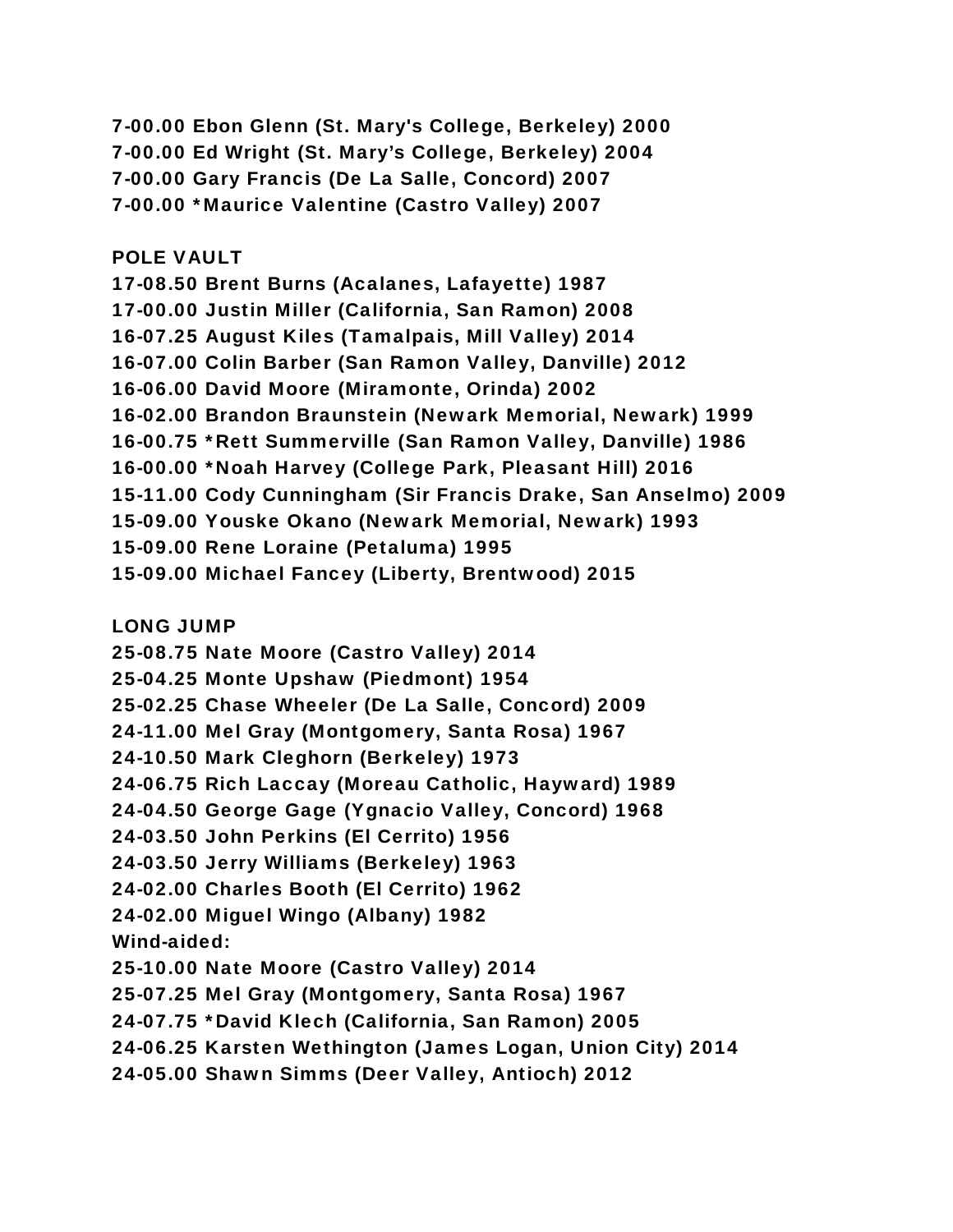## TRIPLE JUMP

51-05.75 Nkosinza Balumba (James Logan, Union City) 2005 51-02.50 Tim Prince (James Logan, Union City) 1988 51-02.00 Hammed Suleman (Deer Valley, Antioch) 2009 51-00.00 Jerriod Mack (St. Mary's College, Berkeley) 1998 50-11.75 \*Nate Moore (Castro Valley) 2013 50-07.00 Karsten Wethington (James Logan, Union City) 2014 50-04.00 Jeff Prothro (James Logan, Union City) 2013 50-04.75 Byron Criddle (El Cerrito) 1980 49-11.50 Benson Jones (Clayton Valley, Concord) 1998 49-10.00 Byron Patterson (St. Mary's College, Berkeley) 1983 Wind-aided: 53-07.00 Nate Moore (Castro Valley) 2014 52-04.00 Nkosinza Balumba (James Logan, Union City) 2005 51-01.50 Benson Jones (Clayton Valley, Concord) 1998

SHOT PUT

69-04.75 Nathan Esparza (Amador Valley, Pleasanton) 2016

63-10.50 Dennis DeSoto (Santa Rosa) 1981

63-09.50 Conrad Jepson (Washington, Fremont) 1976

63-00.50 Rolin Luka (Ygnacio Valley, Concord) 1968

62-11.00 Chris Krychev (Monte Vista, Danville) 2007

62-06.00 Sam Cavallaro (James Logan, Union City) 1987

62-02.25 Jim O'Brien (De Anza, Richmond) 1962

62-01.00 Ralph Fruguglietti (Albany) 1973

61-08.00 \*Brian Chase (Cardinal Newman, Santa Rosa) 1996

61-07.75 Paul Rosati (Acalanes, Lafayette) 1981

**DISCUS** 

194-02 Darrell Elder (Redwood, Larkspur) 1974

194-00 Ralph Fruguglietti (Albany) 1973

191-05 Nathan Esparza (Amador Valley, Pleasanton) 2016

189-01 Jim Peters (Piedmont) 1966

189-01 Jon Gledhill (Pacific, San Leandro) 1969

189-01 John Berry (Northgate, Walnut Creek) 1981

188-01 \*Iffy Joyner (Pittsburg) 2016

187-09 Doug Otterstetter (Marina, San Leandro) 1973

187-03 Rick Cox (San Ramon Valley, Danville) 1987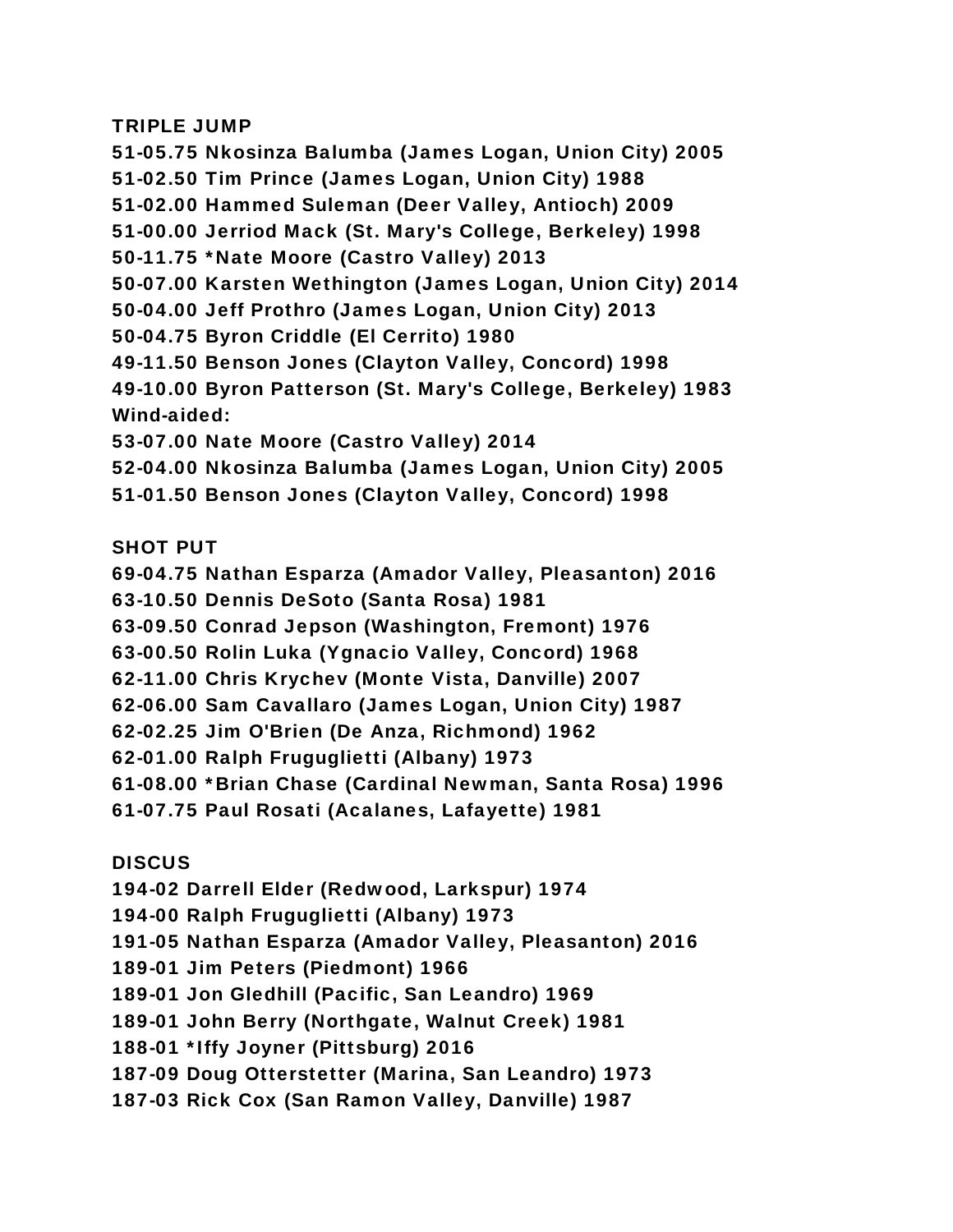186-09 Kurt Seefeld (Marin Catholic, Kentfield) 2002

WOMEN

100 METERS

11.17 Ashton Purvis (St. Elizabeth, Oakland) 2010

11.34 \*Sharon Ware (Berkeley) 1980

11.44 Cherrelle Garrett (Mt. Eden, Hayward) 2007

11.55 Kelli White (James Logan, Union City) 1995

11.56 \*Jernae Wright (James Logan, Union City) 1995

11.56 \*Kristina Davis (James Logan, Union City) 2005

11.61 Lesa Parker (Bishop O'Dowd, Oakland) 1992

11.63 Aisha Margain (Berkeley) 2000

11.65 Angelique Smith (James Logan, Union City) 2004

11.67 \*Gabriella Cantrell (San Leandro) 2013 Wind-aided:

11.43 Kelli White (James Logan, Union City) 1995

11.44+ Latasha Gilliam (Pittsburg) 1994

11.50 \*Gabriella Cantrell (San Leandro) 2013

11.63 Angelique Smith (James Logan, Union City) 2004

200 METERS

22.90 Ashton Purvis (St. Elizabeth, Oakland) 2010

23.38 Aisha Margain (Berkeley) 2000

23.44 Angelique Smith (James Logan, Union City) 2004

23.49 Kelli White (James Logan, Union City) 1995

23.62 \*Sharon Ware (Berkeley) 1980

23.62 Latasha Gilliam (Pittsburg) 1994

23.72A Freida Cobbs (Berkeley) 1978

23.77 \*Gabriella Cantrell (San Leandro) 2013

23.80 \*Kristina Davis (James Logan, Union City) 2005

23.83 Cherrelle Garrett (Mt. Eden, Hayward) 2007 Wind-aided:

23.38 Kelli White (James Logan, Union City) 1995

23.41 \*\*Freida Cobbs (Berkeley) 1976

23.76 Cherrelle Garrett (Mt. Eden, Hayward) 2007

23.80 \*\*\*Kirsten Carter (Santa Rosa) 2015

400 METERS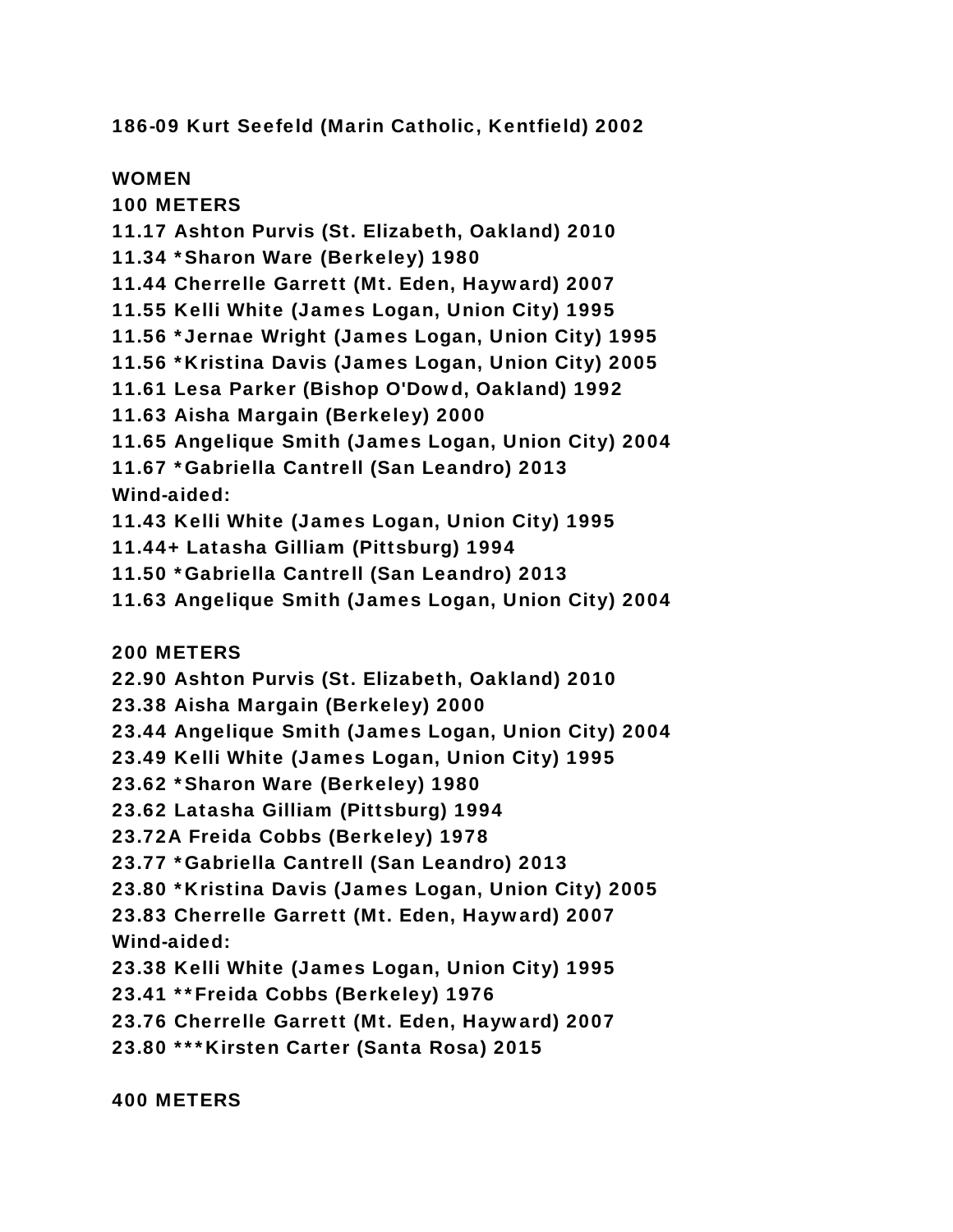- 53.06 Chizoba Okodogbe (Deer Valley, Antioch) 2010
- 53.12 Freida Cobbs (Berkeley) 1978
- 53.27 \*\*Carla Estes (James Logan, Union City) 1995
- 53.79 Thandi Stewart (James Logan, Union City) 2010
- 53.83 \*Nedrea Rodgers (Berkeley) 1982
- 53.90 Kim White (Berkeley) 1979
- 53.93 Latasha Gilliam (Pittsburg) 1994
- 53.94A Kelli White (James Logan, Union City) 1995
- 54.05 \*\*Tierra Robinson-Jones (Bishop O'Dowd, Oakland) 2016
- 54.24 \*\*\*Kirsten Carter (Santa Rosa) 2015

800 METERS

- 2:05.84 \*Jessica Spies (Livermore) 1981
- 2:06.86 \*\*Alyssa Brewer (California, San Ramon) 2016
- 2:07.25 Becky Spies (Livermore) 1991
- 2:07.9h Kathy Costello (Pleasant Hill) 1975
- 2:08.22 Katie Hotchkiss (Mission San Jose, Fremont) 1999
- 2:09.10 \*\*Morgan Banks (Sir Francis Drake, San Anselmo) 2000
- 2:09.13 Miesha Marzell (Bishop O'Dowd, Oakland) 1993
- 2:09.2h Cheri Williams (Livermore) 1978
- 2:09.31 \*\*Avi Perteete (St. Mary's, Berkeley) 2015
- 2:09.52 \*\*Madison Ricks (California, San Ramon) 2012
- 1,600 METERS
- 4:42.79 Julia Stamps (Santa Rosa) 1997
- 4:43.4+ Cheri Williams (Livermore) 1978
- 4:43.92 \*\*\*Rylee Bowen (Sonoma Academy, Santa Rosa) 2015
- 4:43.96+ Brighie Leach (Campolindo, Moraga) 2015
- 4:45.11 Becky Spies (Livermore) 1991
- 4:45.35 Elissa Riedy (Mission San Jose, Fremont) 1995
- 4:45.4+ Jessica Spies (Livermore) 1982
- 4:46.17 Sara Bei (Montgomery, Santa Rosa) 2001
- 4:46.24 Kristen Gordon (Carondelet, Concord) 1997
- 4:47.45+ Brooke Starn (Monte Vista, Danville) 2016

3,200 METERS

- 10:06.3+ Cheri Williams (Livermore) 1978
- 10:11.11 \*Sara Bei (Montgomery, Santa Rosa) 2001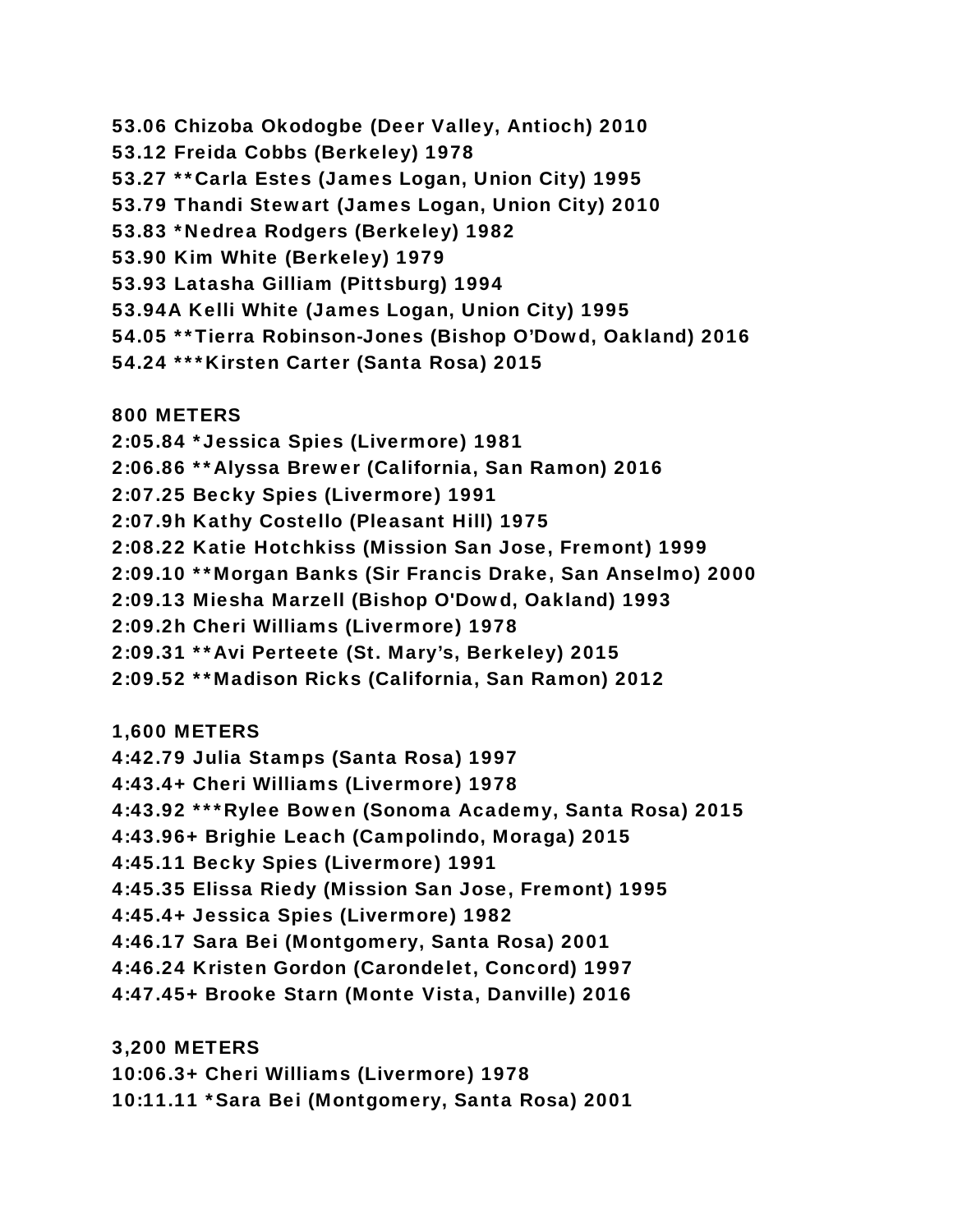- 10:12.20 \*\*Julia Stamps (Santa Rosa) 1996
- 10:13.20 \*\*Rylee Bowen (Sonoma Academy, Santa Rosa) 2016
- 10:19.84 Kristen Gordon (Carondelet, Concord) 1997
- 10:19.97 Brooke Starn (Monte Vista, Danville) 2016
- 10:20.36 Brighie Leach (Campolindo, Moraga) 2015
- 10:20.5h Amber Trotter (Ukiah) 2002
- 10:20.72 \*Morgan Coonfield (McKinleyville) 2015
- 10:22.50 \*Carrie Verdon (Campolindo, Moraga) 2011

100 HURDLES (33'')

- 13.15 \*Trinity Wilson (St. Mary's College, Berkeley) 2011
- 13.18 \*Mecca McGlaston (Dublin) 2015
- 13.32 Ke'Nyia Richardson (Holy Names, Oakland) 2007
- 13.32 \*Julian Purvis (St. Elizabeth, Oakland) 2007
- 13.33 \*Sasha Wallace (Holy Names, Oakland) 2012
- 13.44 \*Kaylah Robinson (El Cerrito) 2016
- 13.53 \*Natasha Neal (James Logan, Union City) 1997
- 13.55 Daveetta Shepherd (De Anza, Richmond) 1997
- 13.61 Briana Stewart (James Logan, Union City) 2008
- 13.63 Ashlee Lodree (El Cerrito) 2003

Wind-aided:

- 13.31 Talia Stewart (James Logan, Union City) 2004
- 13.35 \*\*Trinity Wilson (St. Mary's College, Berkeley) 2010

300 HURDLES

- 40.86 \*Natasha Neal (James Logan, Union City) 1998
- 40.45 Thandi Stewart (James Logan, Union City) 2010
- 41.08 Jamesha Youngblood (Hercules) 2007
- 41.31 Talia Stewart (James Logan, Union City) 2004
- 41.42 Daveetta Shepherd (De Anza, Richmond) 1997
- 41.54 Ashlee Lodree (El Cerrito) 2003
- 41.98 Tierra Ward (James Logan, Union City) 2006
- 42.16 Michelle De Coux (Bishop O'Dowd, Oakland) 1988
- 42.37 Sherifa Sanders (Berkeley) 1981
- 42.67 \*Carrie McGraw (Mission San Jose, Fremont) 1998

4 X 100 METERS 45.13 Berkeley 1981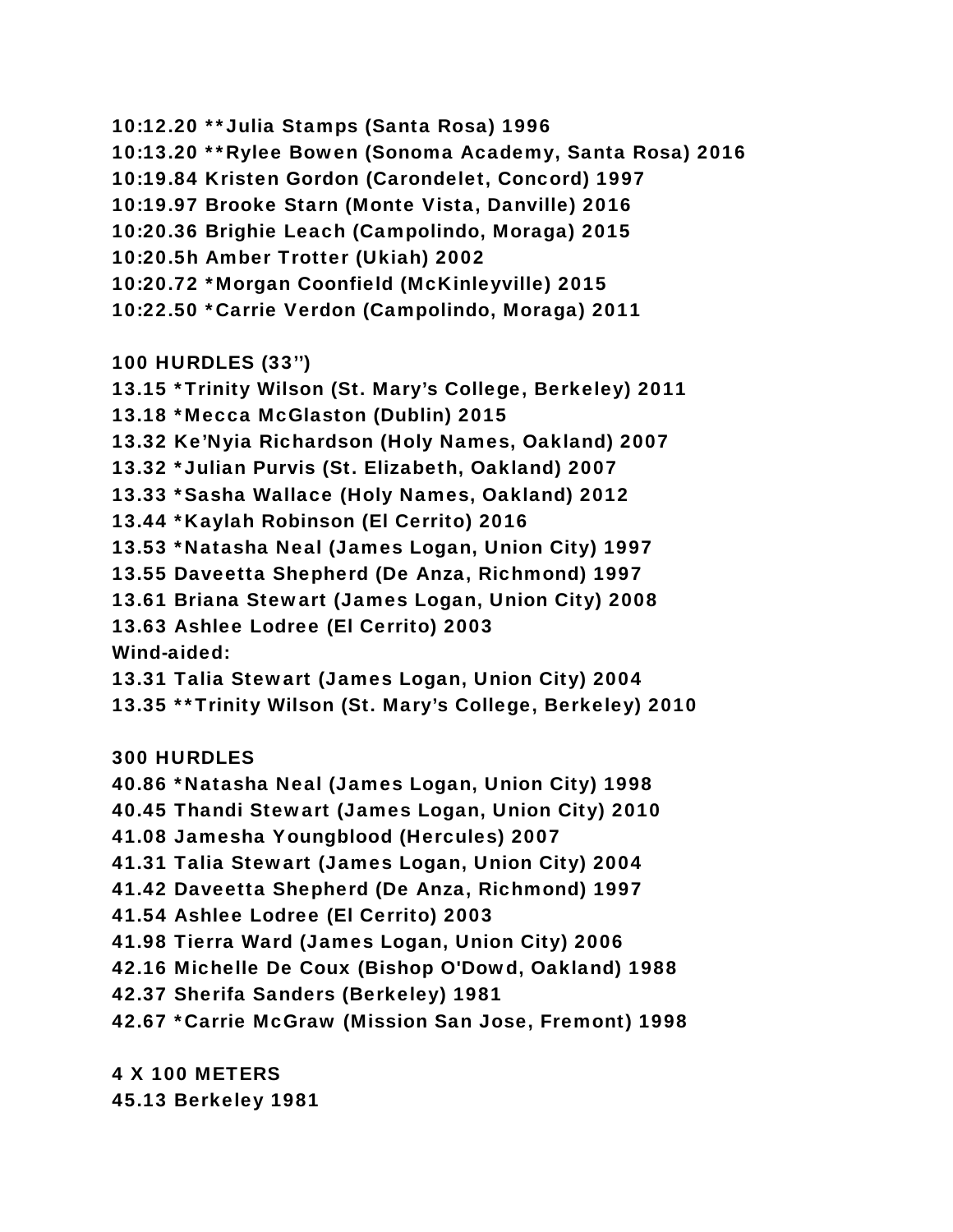45.20 James Logan, Union City 1996 45.53 San Lorenzo 1999 45.58 James Logan, Union City 2004 45.66 James Logan, Union City 2006 45.67 James Logan, Union City 1997 45.84+ Berkeley 1980 45.90 James Logan, Union City 1995 45.96 Berkeley 2000 46.01+Berkeley 1979 46.01 James Logan, Union City 2005

4 X 400 METERS

3:37.88 James Logan, Union City 2004

3:41.33 Berkeley 1981

3:43.33 St. Mary's, Berkeley 2015

3:43.39 James Logan, Union City 1996

3:44.25 Deer Valley, Antioch 2010

3:44.50 James Logan, Union City 2003

3:44.96 Bishop O'Dowd, Oakland 1993

3:44.96 James Logan, Union City 2002

3:44.97 James Logan, Union City 2008

3:45.14 James Logan, Union City 2006

HIGH JUMP

5-11 Maggie Van Zeeland (Acalanes, Lafayette) 1981 5-11 \*Mindy Wiley (Sonoma Valley, Sonoma) 2005 5-10 Lisa Greenfield (Redwood, Larkspur) 1980 5-10i Julie Jenkins (San Ramon Valley, Danville) 1992 5-10 \*Jamilla Churchill (Bishop O'Dowd, Oakland) 1994 5-10 \*\*Adrienne Johnson (Carondelet, Concord) 2008 5-09 Candy Ross (Berkeley) 1976 5-09 Cheryl Bishop (Berkeley) 1980 5-09 Debbie Disbrow (Granada, Livermore) 1981 5-09 \*\*Celeste Rietveld (Livermore) 2009 5-09 \*Morgan Bertsch (Santa Rosa) 2013

POLE VAULT

12-10 \*Kelsey Hintz (Del Norte, Crescent City) 2007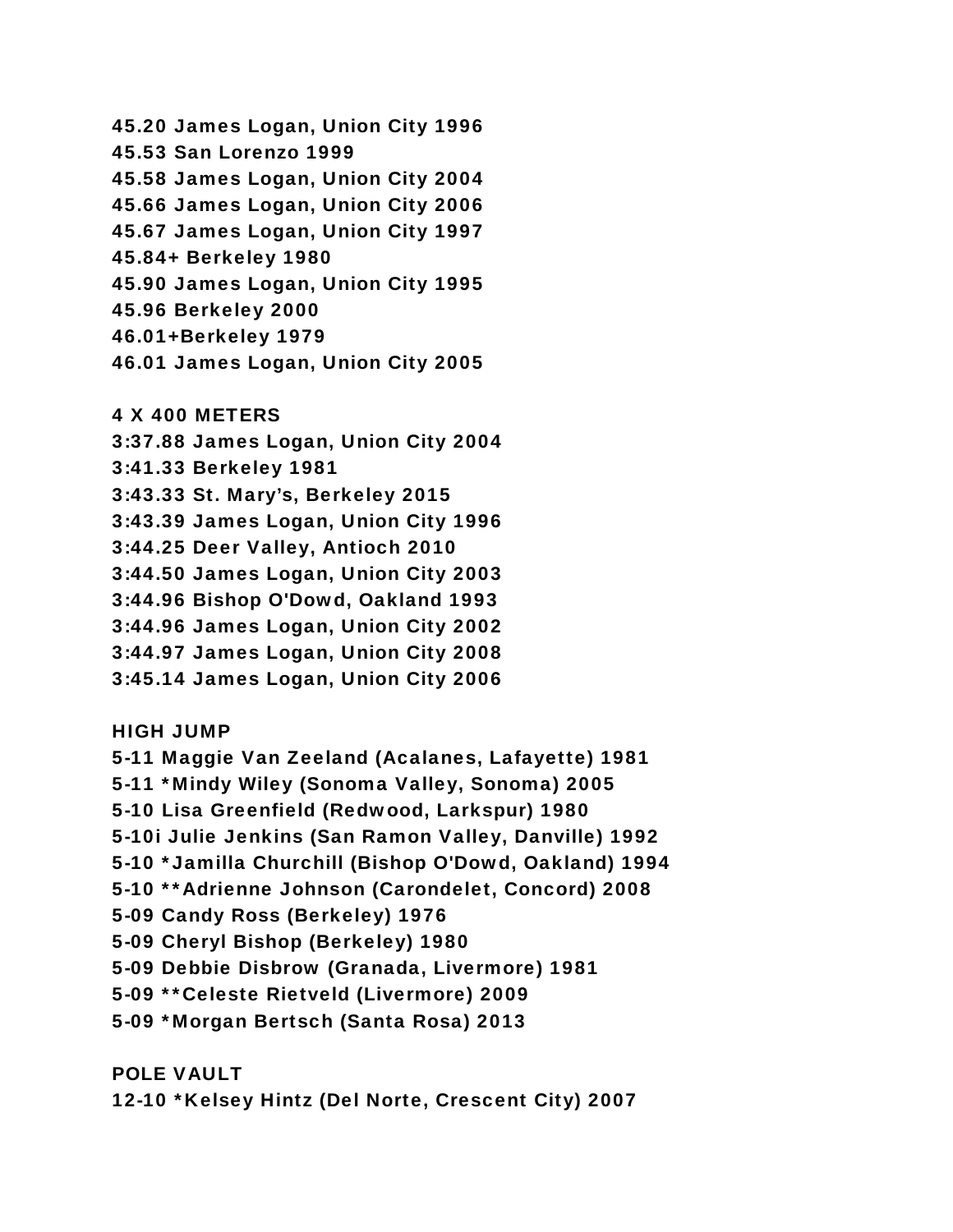12-10 Ariel Cheng (Mission San Jose, Fremont) 2013 12-09 \*Cimran Virdi (Las Lomas, Walnut Creek) 2011 12-06 Stacey Jung (Campolindo, Moraga) 2008 12-06 \*Nicola Garoutte (Piedmont) 2010 12-05 Megan Gemar (Las Lomas, Walnut Creek) 2012 12-03 Clara Davis (Piedmont) 2010 12-03 Michelle Stone (Ursuline, Santa Rosa) 2010 12-01 Lauryann Jiang (Las Lomas, Walnut Creek) 2010 12-00.50 Siobhan Anderson (Maria Carrillo, Santa Rosa) 2012 12-00.50 Danielle Steffen (Petaluma) 2012 LONG JUMP

21-00.00 Jamesha Youngblood (Hercules) 2007 20-11.50 \*\*Jernae Wright (James Logan, Union City) 1996 20-10.25 Ke'Nyia Richardson (Holy Names, Oakland) 2007 20-06.50 Alitta Boyd (Moreau Catholic, Hayward) 2009 20-00.00 Ma'Ane Mosley (St. Mary's, Berkeley) 2015 19-09.75 Yvette Bates (Berkeley) 1984 19-09.75 \*Carla Estes (James Logan, Union City) 1996 19-09.75 Tracy Stewart (James Logan, Union City) 2006 19-08.00 \*Amey Mitchell (Rancho Cotate, Rohnert Park) 1990 19-07.25 Ciarra Brewer (James Logan, Union City) 2011 Wind-aided:

20-07.25 Alitta Boyd (Moreau Catholic, Hayward) 2009

20-02.50 Lauryn Newson (Pinole Valley, Pinole) 2008

20-02.00 Sasha Wallace (Castro Valley) 2013

19-07.50 Ashley Lodree (El Cerrito) 2001

19-11.50 Ciarra Brewer (James Logan, Union City) 2011

## TRIPLE JUMP

44-05.50 Ke'Nyia Richardson (Holy Names, Oakland) 2007 43-04.25 \*\*Ciarra Brewer (James Logan, Union City) 2009

42-11.75 Alitta Boyd (Moreau Catholic, Hayward) 2009

42-05.50 Yvette Bates (Berkeley) 1984

42-05.25 Kennedy Jones (Castro Valley) 2015

42-04.75 \*Sasha Wallace (Holy Names, Oakland) 2012

41-10.00 Christina Chenault (Carondelet, Concord) 2015

41-08.50 Jamesha Youngblood (Hercules) 2007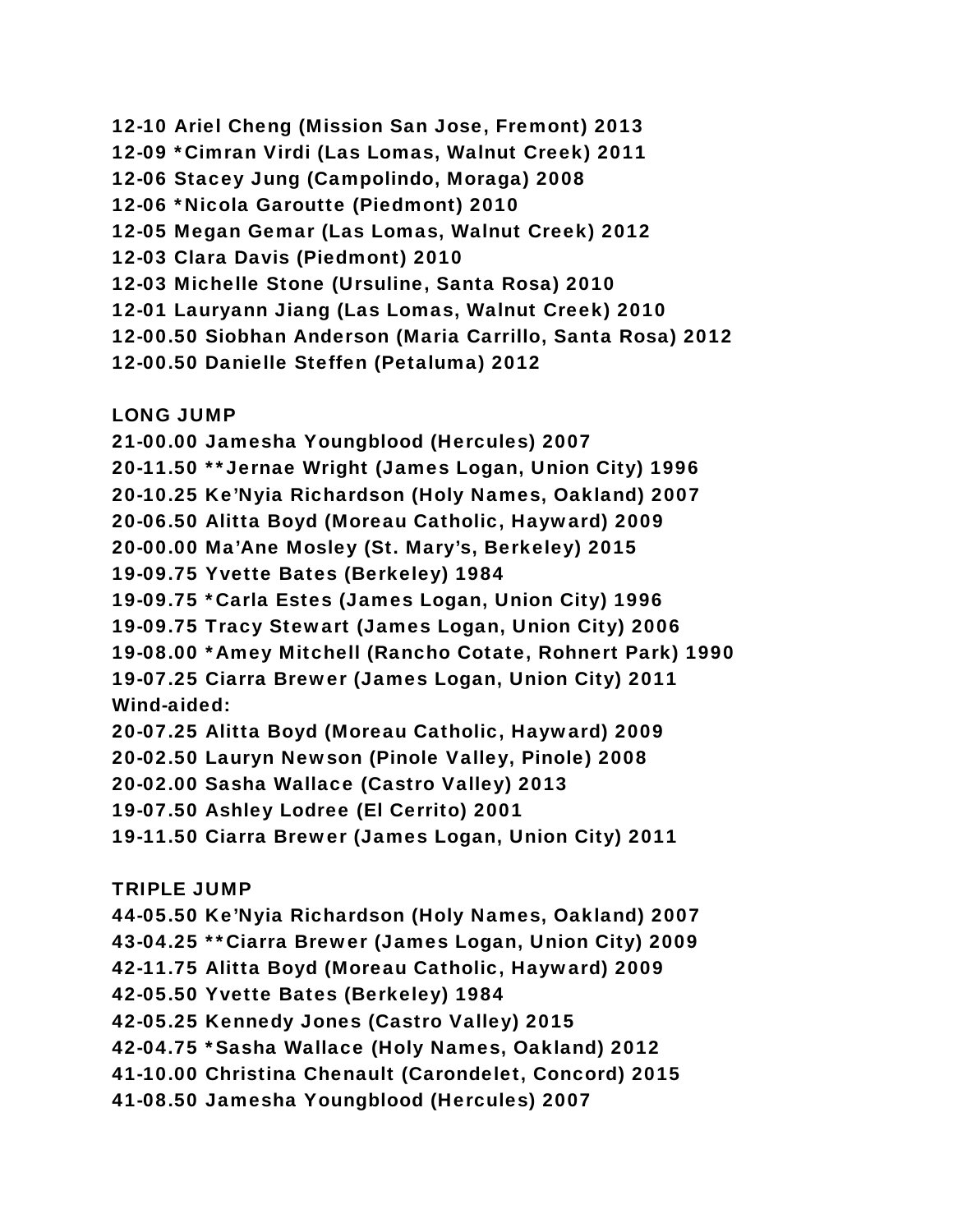41-07.75 Tracey Stewart (James Logan, Union City) 2006 41-04.25 Briana Stewart (James Logan, Union City) 2008 40-11.00 Decontee Kaye (James Logan, Union City) 2005 40-07.25 Aziza Baker (St. Mary's College, Berkeley) 2009 Wind-aided:

45-04.25 Ke'Nyia Richardson (Holy Names, Oakland) 2007

43-08.00 Alitta Boyd (Moreau Catholic, Hayward) 2009

42-08.75 Decontee Kaye (James Logan, Union City) 2005

42-06.50 Yvette Bates (Berkeley) 1984

42-01.75 Jamesha Youngblood (Hercules) 2007

41-06.00 \*\*Briana Stewart (James Logan, Union City) 2006

40-08.75 \*\*Sasha Wallace (Holy Names, Oakland) 2011

SHOT PUT

52-11.50 Kristin Heaston (Ygnacio Valley, Concord) 1993

47-10.50 Kamaiya Warren (St. Mary's College, Berkeley) 2002

47-03.75 Amanda Garcia (Carondelet, Concord) 2000

45-11.25 Mika Hilaire (Pittsburg) 1991

45-10.25 Miranda Wilson (Bishop O'Dowd, Oakland) 2007

45-02.75 Jelaia Jones (Pittsburg) 2015

45-00.50 Nicole Logan (Novato) 1991

44-11.75 Cindy Niko (Mt. Eden, Hayward) 1983

44-07.25 Jere Summers (Berkeley) 2005

44-02.50 Jalessa Jeffery (James Logan, Union City) 2006

**DISCUS** 

167-01 Laura DeSnoo (Washington, Fremont) 1981

165-10 Kristin Heaston (Ygnacio Valley, Concord) 1993

165-05 Kamaiya Warren (St. Mary's College, Berkeley) 2002

163-10 Melissa Reis (James Logan, Union City) 1998

159-01 Miranda Wilson (Bishop O'Dowd, Oakland) 2007

158-03 Alexaraee Toeaina (Pittsburg) 2005

155-06 Debbie Cembellin (Amador Valley, Pleasanton) 1989

153-08 Jessica Alderman (Mission San Jose, Fremont) 1991

150-07 \*\*Gina Niko (Mt. Eden, Hayward) 1983

150-02 Linda Read (Alameda) 1979

ABBREVIATIONS